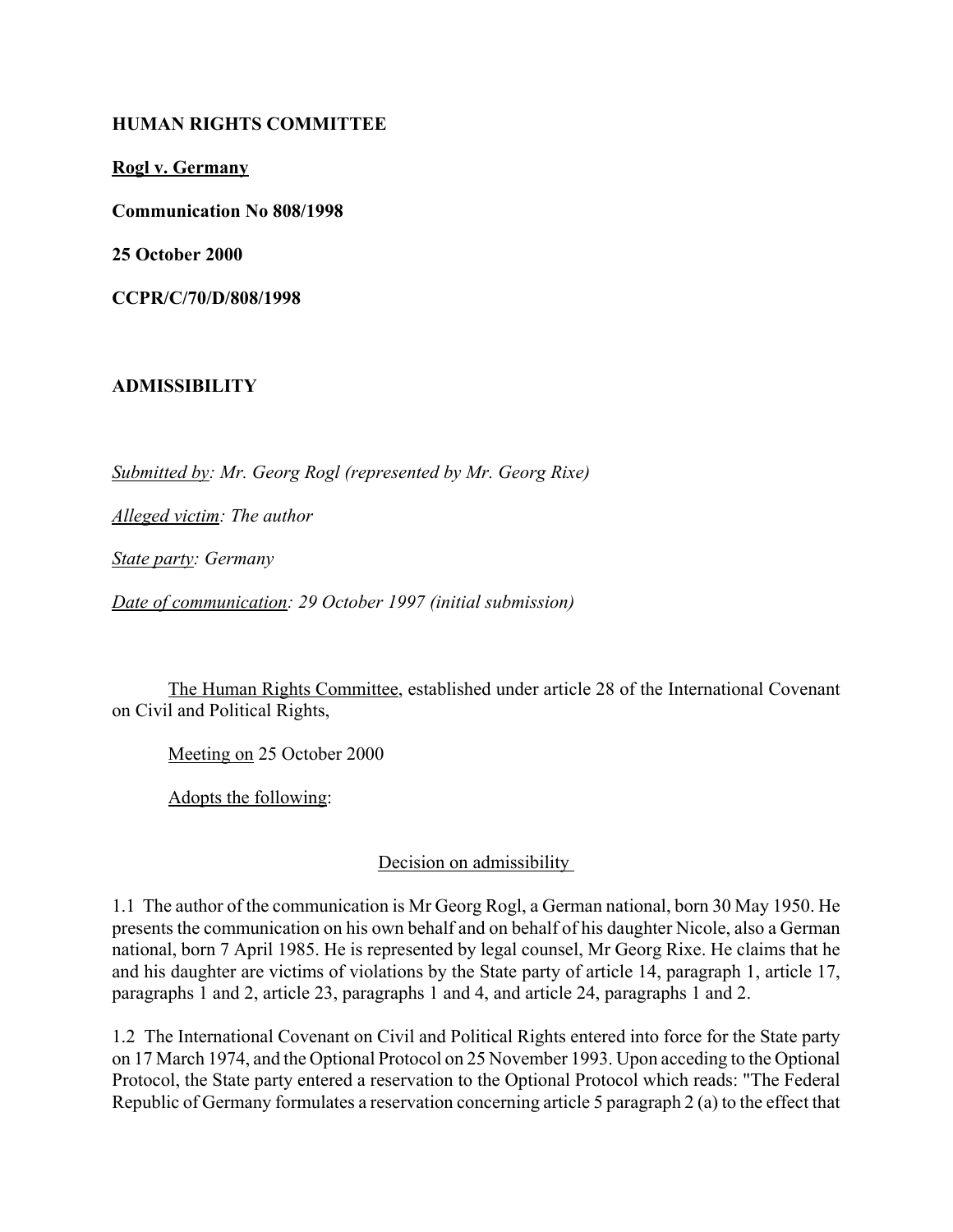the competence of the Committee shall not apply to communications (a) which have already been considered under another procedure of international investigation or settlement, or (b) by means of which a violation of rights is reprimanded having its origin in events occurring prior to the entry into force of the Optional Protocol for the Federal Republic of Germany, or (c) by means of which a violation of article 26 of the [said Covenant] is reprimanded, if and insofar as the reprimanded violation refers to rights other than those guaranteed under the aforementioned Covenant."

### **The facts as presented**

2.1 Following the breakup of the author's marriage, his former wife remarried on 15 December 1989. She had previously received custody of the daughter out of her marriage to the author, who is the center of the present communication. The author's former wife, by way of application of 16 September 1991 to the Cham Municipal District Administration, applied for the daughter's surname to be changed from the author's surname to the new surname of the author's former wife. This application was granted on 9 March 1992.

2.2 The author's administrative appeal to the Upper Palatinate District Government was rejected on 23 July 1992. The Regensburg Administrative Court, the Bavarian Administrative Court of Appeal, and the Federal Administrative Court rejected further appeals by the author on 7 December 1992, 30 November 1992 and 27 June 1994. The author's subsequent constitutional motion to the Federal Constitutional Court was rejected on 9 December 1994 as inadmissible.

2.3 Following the exhaustion of domestic legal proceedings, the author introduced on 26 May 1995 an application concerning the same facts and issues to the European Commission of Human Rights. On 25 August 1995, the application was registered under file No. 28319/95. The European Commission, by majority plenary decision of 20 May 1996, held the application "manifestly ill-founded" and accordingly inadmissible.

2.4 The present communication was transmitted to the State party on 26 February 1998. The State party's observations concerning the admissibility of the communication were received on 24 April 1998, and counsel's comments thereon on 3 August 1998. Counsel supplied supplementary comment on 7 June 2000, upon which the State party commented on 26 September 2000.

# **The complaint**

3.1 The author alleges that the official change of his daughter's surname from his own surname to the new surname of his former wife, the confirmation of the name change by each instance of the State party's courts and a variety of alleged procedural defects in those proceedings (including the failure in one instance for a judgment to be publicly pronounced) constitute a violation of both the author's and the daughter's rights under article 14, paragraph 1, article 17, paragraphs 1 and 2, article 23, paragraphs 1 and 4, and article 24, paragraphs 1 and 2.

### **Counsel's information and observations with regard to the admissibility of the communication**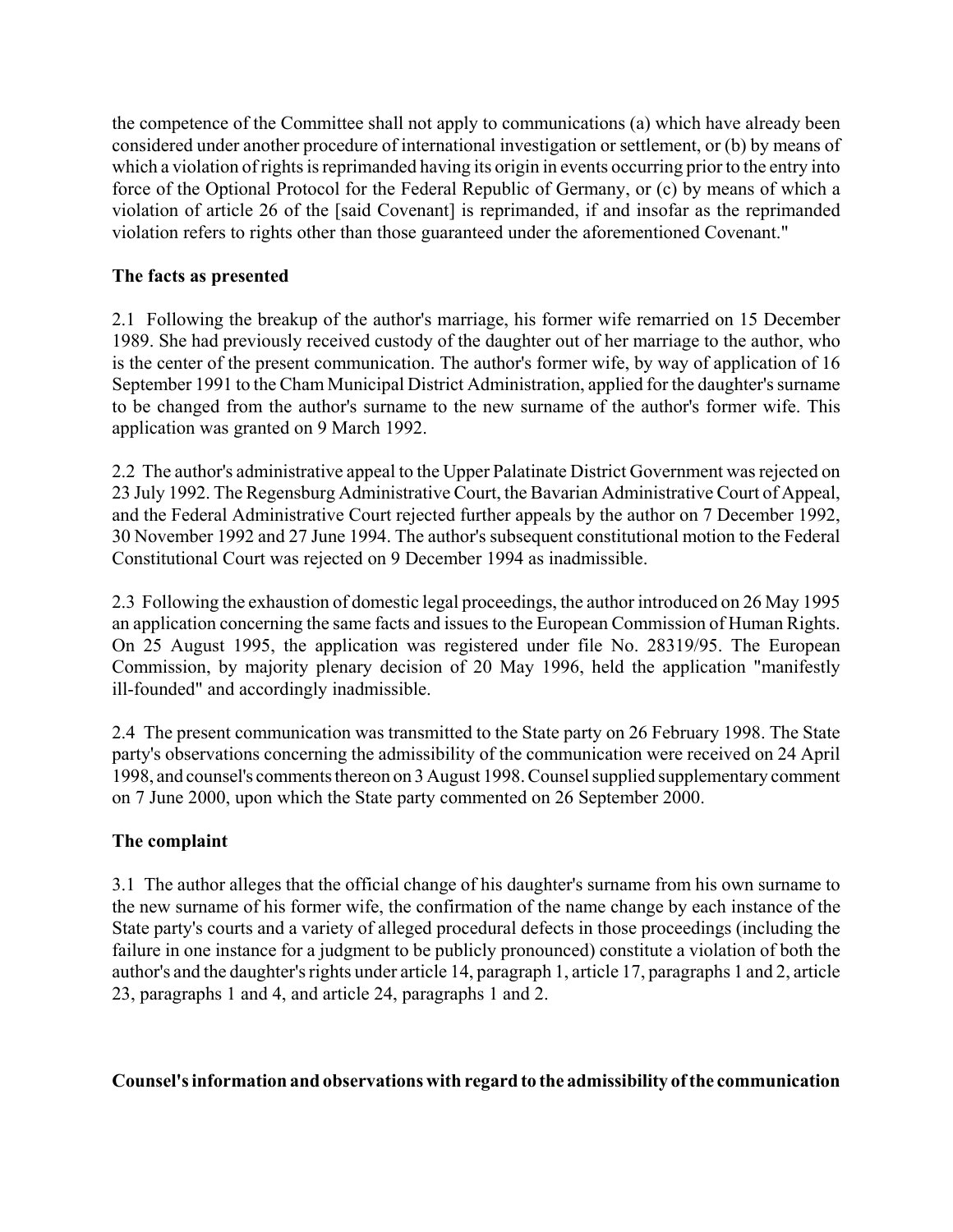4.1 The author's original submission, in addition to an extensive rehearsal of facts and argument on merits, makes a variety of arguments on the admissibility of the case. The author contends firstly that the communication is not excluded by paragraph (a) of the State party's reservation to article 5, paragraph 2(a) of the Optional Protocol, lodged upon accession, which precludes the Committee's competence to consider a communication that has already been considered by another procedure of international investigation or settlement.

4.2 The author presents two arguments with respect to this reservation. He invokes the Committee's decision in Casanovas v France,(1) where a case held inadmissible *ratione materiae* by the European Commission was not found to have been "considered", so as to preclude consideration by the Committee by virtue of a very similar reservation lodged by that State party. In terms of the claim brought on behalf of the child, the author argues that, since the author's preliminary standing to bring a claim on behalf of the child was denied by the European Commission, there can be no contention that any consideration of that aspect of the claim occurred. Nor can any consideration of the father's case preclude, by virtue of the reservation, separate consideration of the daughter's case, for the various persons make different claims.

4.3 The author's second argument is that the Committee is not precluded from considering the communication by paragraph (b) of the State party's reservation. The author contends that it was only with the receipt of the decision of the Federal Administrative Court on 8 July 1994 that the ordinary legal proceedings were concluded and that the change of name received legal effect. At this point, the Optional Protocol was in force for the State party. Moreover, the decision of the Federal Constitutional Court of 9 December 1994 declining a constitutional challenge constituted a renewed violation.

4.4 Secondly, the author contends in any event that the doctrine of 'continuing effects', by which violations of the Covenant dating before entry into force of the Protocol may be considered by the Committee if there are continuing effects felt by the alleged victims, is applicable in this case. The bond between father and daughter is weakened on an ongoing basis for as long as the name change remains in effect. The author cites to that effect the Committee's views in E. and A.K. v Hungary(2) and Simunek v Czechoslovakia,(3) supported by the Committee's General Comment No 24 of 11 November 1994. The author contends that to interpret the State party's reservation to exclude violations with continuing effects would be contrary to the spirit and purpose of the Optional Protocol.

4.5 Thirdly, the author contends that the communication on the name and on behalf of the daughter is not inadmissible *ratione personae* simply because the father is not a custodial parent. The author cites the Committee's Views in P.S. v Denmark(4) in support of the proposition that non-custodial parents may bring a communication on behalf of a their child. The author argues that it is clear that the daughter herself is not able to bring a communication, while the mother's own separate interests clearly do not incline her to do so. The relationship of father and daughter is therefore claimed to be sufficient to found his standing to bring the communication on his daughter's behalf.

## **The State party's information and observations with regard to the admissibility of the communication**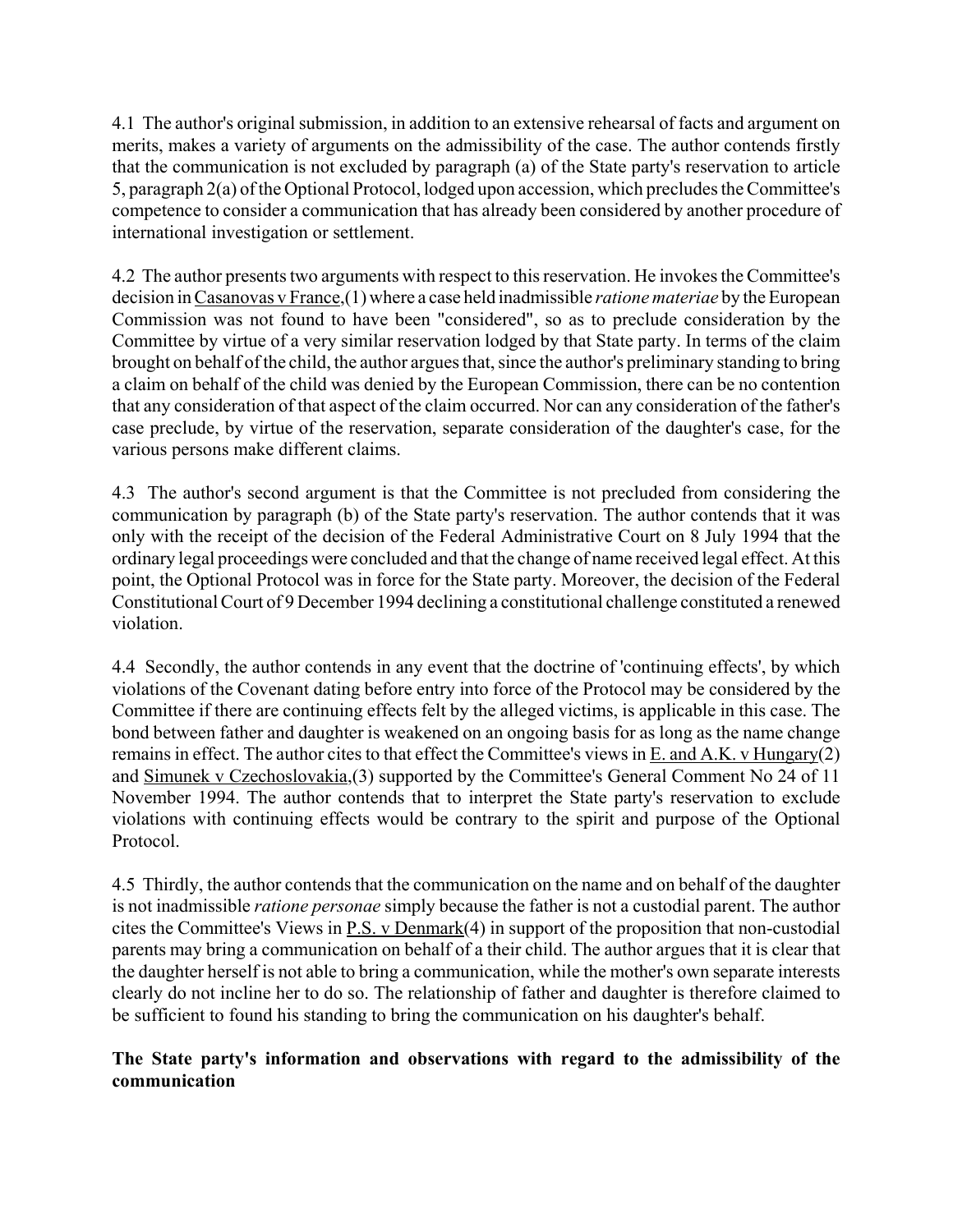5.1 The State party's first argument on admissibility is that the Committee is precluded from examining the communication under paragraph (a) of its reservation. The State party argues that a "consideration" within the meaning of the State party's reservation occurred when on 20 May 1996 the European Commission of Human Rights declared the author's application of 26 May 1995 inadmissible. The State party argues that it is incorrect to characterise the dismissal of the application as a finding of inadmissibility *ratione materiae*. In contrast to the Casanovas case, where the Commission reached such a finding on the basis that the rights recognised by the European Convention simply did not extend to the facts in question, the Commission in the instant case proceeded from the assumption that the provisions of the European Convention that the author felt had been violated were applicable.

5.2 In terms of Article 8 of the Convention, which broadly corresponds to Article 17 of the Covenant, the Commission proceeded not only from an assumption of applicability, but also of interference with that right, before finding the interference justified. The State party argues that the provisions of the European Convention the author claims were violated are for the greater part identical with the provisions of the Covenant now invoked. The Commission carried out a complete, thorough and comprehensive examination of the entire circumstances of the case before reaching a finding that the complaint was manifestly ill-founded.

5.3 The State party observes that a significant reason for this part of the State party's reservation is to avoid duplication of procedures of international review, which could give rise to conflicting results. It is also in the interests of the ability of international human rights organs to function effectively to avoid applicants engaging in 'forum shopping'. This is particularly the case where extensive consideration of the factual situation had already taken place under an international procedure, as in the present case.

5.4 This approach of seeking to avoid the repeated involvement of different international human rights organs with identical applications is not a particularly restrictive one taken by the State party, but one which is said to be becoming standard in international agreements. The State party cites very similar provisions to this effect in the Convention Against Torture and Other Cruel, Inhuman or Degrading Treatment or Punishment and in the (then) draft Optional Protocol to the Convention on the Elimination of All Forms of Discrimination Against Women.

5.5 On counsel's arguments as to inadmissibility *ratione temporis*, the State party contends that the decisive event is the advice of 9 March 1992 of the Cham Municipal District Administration of the change of name, and the subsequent confirmation of 23 July 1992 by the Upper Palatinate District Government. Both these dates fall prior to entry into force of the Optional Protocol for the State party. The State party notes that its administrative law makes the last administrative act, ie. the 23 July 1992 advice, the subject of judicial review proceedings.

5.6 This falls within both the wording and intention of the State party's reservation, which excludes violations having their "origin in events" prior to entry into force of the Optional Protocol, in addition to violations occurring prior to that entry into force. The State party cites the Committee's views in K. and C.V. v Germany(5) as consistent with that approach.

5.7 The State party further regards the communication inadmissible as it regards the daughter for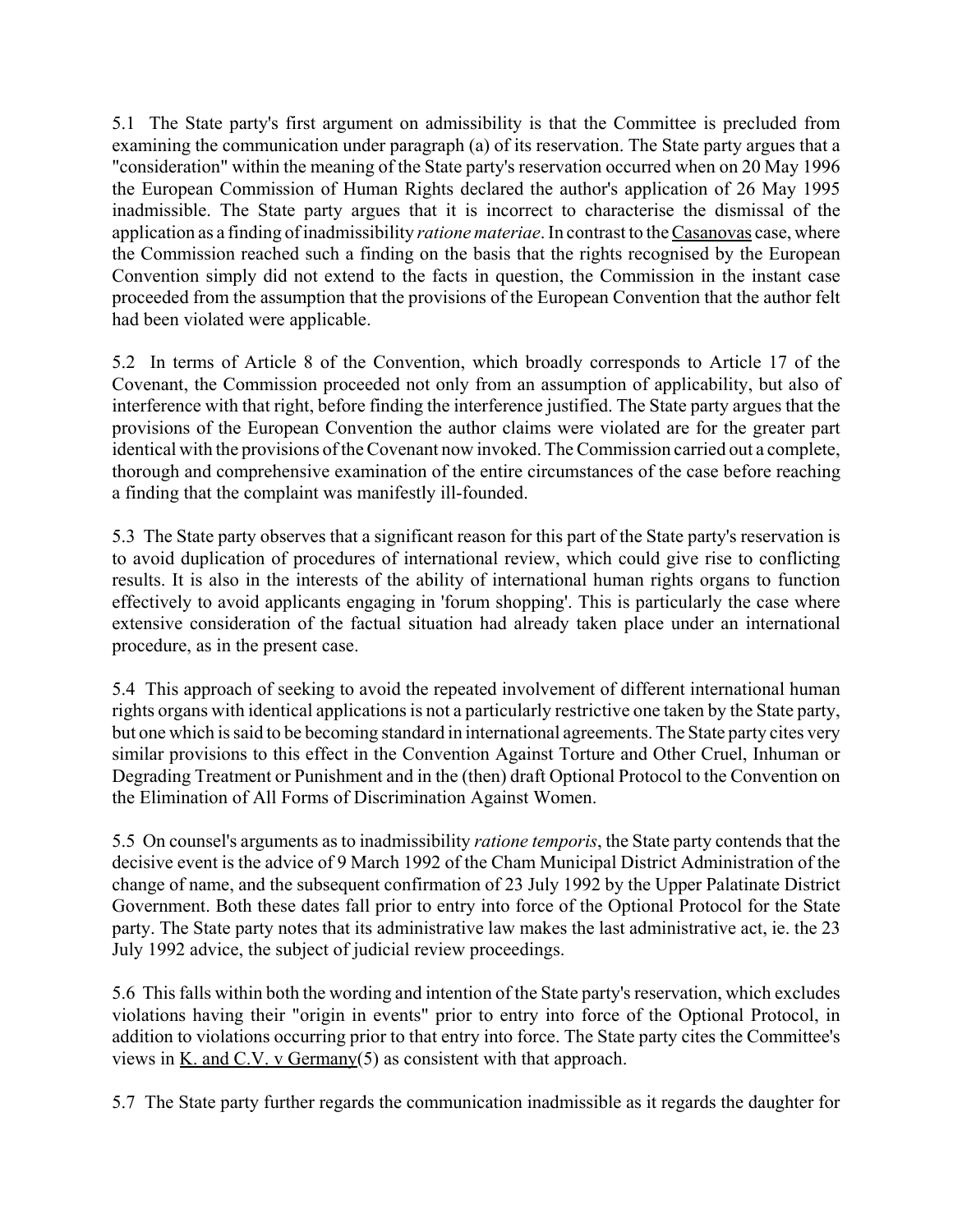two reasons. Firstly, it is said to be inadmissible *ratione personae*, as held by the European Commission, as a non-custodial parent lacks authority to bring these proceedings. The State party considers that it does not appear that the Committee applies different criteria than the Commission in this respect. It is argued that recognising standing in this case would be disregarding the will of the custodial parent. The State party also considers that domestic remedies have not been exhausted as the State party's courts had at no point been seized of the question of a violation of the daughter's, as opposed to the father's, rights. For this to have occurred, the daughter herself would have to have brought proceedings, which for obvious reasons did not occur.

### **Counsel's response to the State party's information and observations with regard to the admissibility of the communication**

6.1 The author, by his submission of 3 August 1998, rejects the State party's views on admissibility.

6.2 As to the contention that the communication has already been considered by another mechanism, the author argues for a restrictive interpretation of the reservation, noting that the European Commission's decision was solely on admissibility and not on the merits. Arguing from a general observation by the Committee in Casanovas that the European Convention's rights "differ in substance" from those set forth in the Covenant, the author rejects the State party's characterisation of the two sets of rights invoked in this case as being "for the greater part identical". He observes that the articles 23 and 24 pleaded have no equivalent guarantees in the European Convention. In terms of article 17, he contends that the equivalent article 8 in the European Convention is more restrictively phrased. Moreover, regarding the alleged violation of article 14(1) through the lack of public pronouncement of an appellate decision, it could not be said that any "consideration" of that aspect has occurred as the Commission found local remedies had not been exhausted.

6.3 In terms of the State party's argument of inadmissibility *ratione temporis*, the author repeats the contention that the date of violation in question is the legal finality of the name change in the form of service on 8 July 1994 of the Federal Administrative Court's order of 27 June 1994 declining leave to appeal, and is therefore not excluded *ratione temporis* by the second part of the State party's reservation. It was only at this point that the change of name took actual effect.

6.4 In any event, the decision of the Federal Administrative Court and then the Federal Constitutional Court were further violations of the Covenant in that they confirmed the original violation. The author also views these confirmations of the original alleged violation as providing a continuing effect over which the Committee has competence. The name change itself also has continuing and future effects for father and daughter. The author states that these continuing effects are not contested by the State party. The author also argues that this portion of the State party's reservation is incompatible with the object and purpose of the Optional Protocol.

6.5 Finally, the author argues that he does have standing to bring the communication on behalf of the daughter, citing the Committee's views in P.S. v Denmark(6) and Santacana v Spain(7) in support. At least to this extent, the Committee takes a broader approach than the European Commission. As to the exhaustion of domestic remedies, the author states that the domestic courts did consider the rights and interests of the daughter, and that the daughter was legally party to the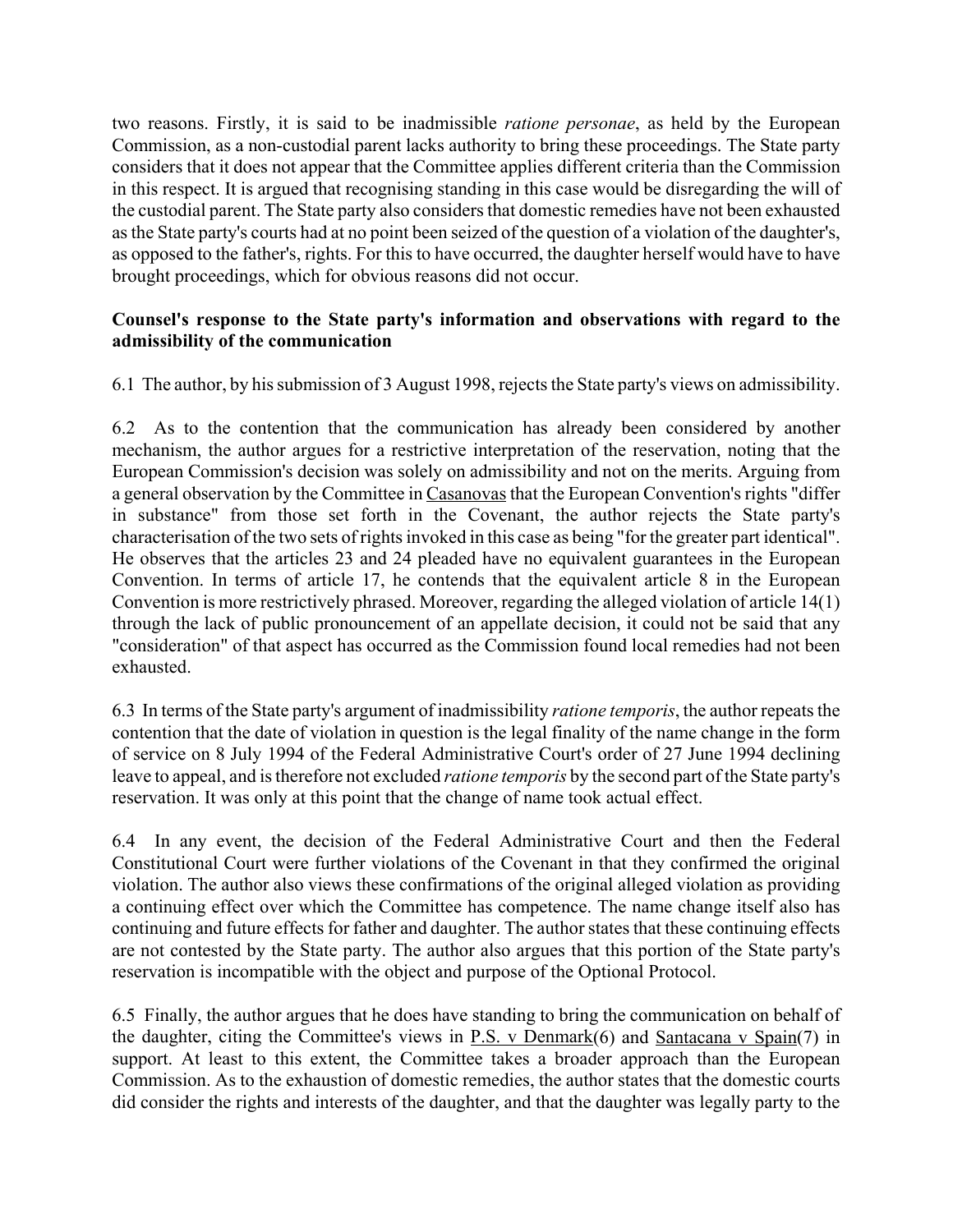court proceedings via her mother. It is not necessary for the daughter herself to have brought proceedings.

## **Further information and observations with regard to the question of admissibility**

7 By further submission of 7 June 2000, the author makes a further submission on the arguments of inadmissibility *ratione temporis*. He argues that according to domestic law the key time point is the oral proceeding before the last appellate court, where the authorities have made the effectiveness of their decision conditional upon it being no longer legally contestable. The State party observes by submission of 26 September 2000 that there is no suggestion in the present case that the original decision was made conditional in any such respect, and that accordingly the general administrative law rule originally outlined by the State party, ie. that the original administrative decision was the key time point, remains applicable.

# **The author's arguments with respect to the merits**

8.1 The author makes detailed submissions on the alleged breaches of his rights under Articles 14, 17 and 23, which, for the reasons as to admissibility developed below, it is not necessary to set out further. In terms of the alleged violations of the daughter's rights, the author states, in terms of articles 17 and 23, that the change of name has disrupted her family life, interfered with the bond with her father, and has not been shown to be necessary and in the best interests of the child.

8.2 In terms of the daughter's rights under articles 14 and 24, the author states that at no time in the proceedings was the daughter heard by the Courts in a matter which clearly affected her, nor was independent legal representation provided to her in circumstances where her mother, as legal guardian, had her own independent and distinct interests in the matter. The daughter's rights to a fair trial and special protection as a child are therefore alleged to be violated by these procedural lacunae in the proceedings. In this connection the author refers to the Committee's Views in Gallicchio v. Argentina,(8) which found a breach of Article 24 in insufficient representation of a child in the relevant court proceedings.

### **Issues and proceedings before the Committee**

9.1 Before considering any claims contained in a communication, the Human Rights Committee must, in accordance with article 87 of its rules of procedure, decide whether or not it is admissible under the Optional Protocol to the Covenant.

9.2 Concerning the author's allegations of violations of his own rights under Articles 14, 17 and 23, the Committee notes that the European Commission of Human Rights has rejected, on 20 May 1996, the author's application concerning the same facts and issues as are before the Committee. The Committee also recalls that the State party, when acceding to the Optional Protocol, made a reservation with respect to article 5, paragraph 2(a), of the Optional Protocol to the effect that the Committee shall not have competence to consider communications which have already been considered under another procedure of international investigation or settlement.

9.3 The Committee notes that the European Commission proceeded on the assumption that the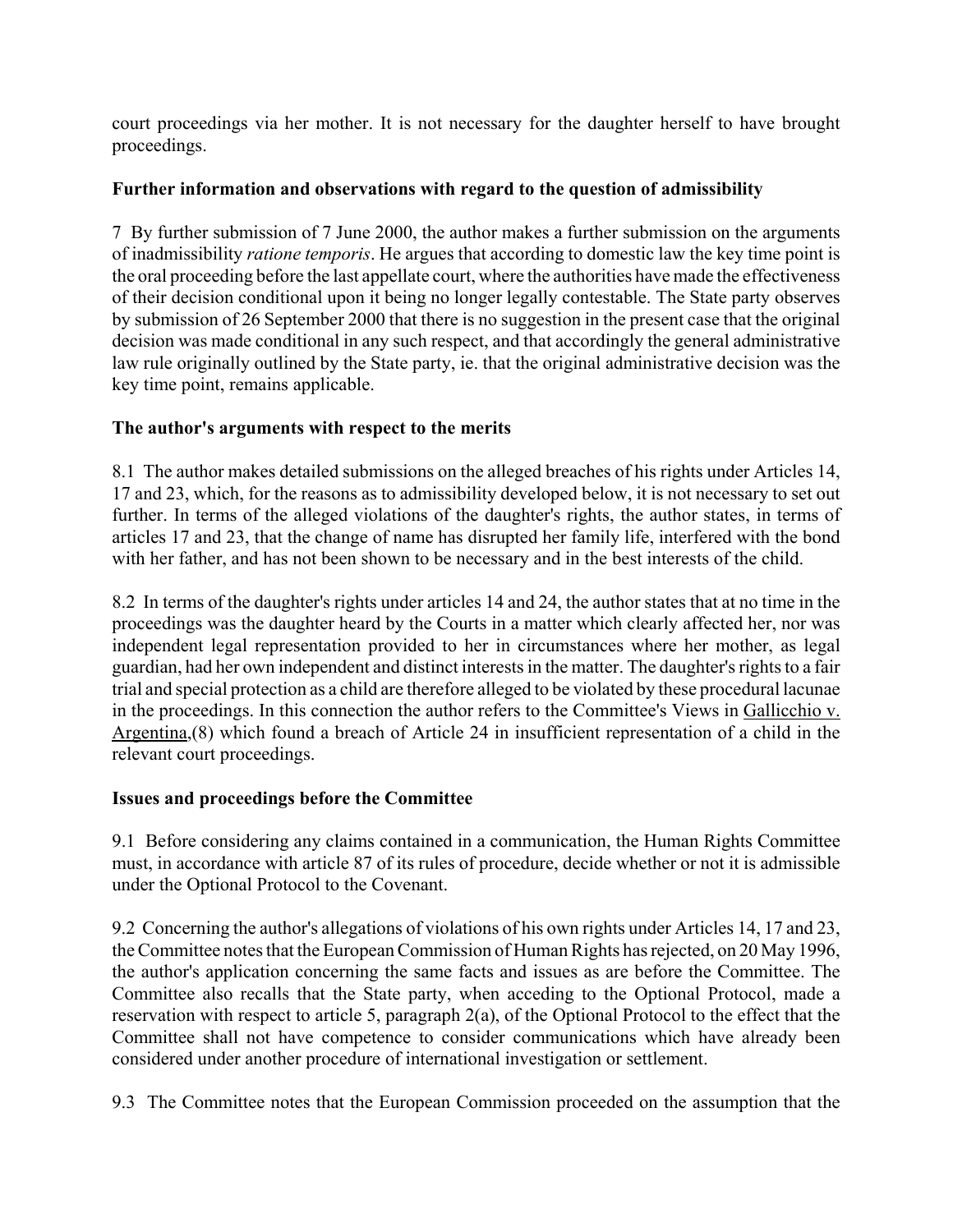provisions of the European Convention that the author felt had been violated were applicable, and carried out a complete examination of the facts and issues arising in the case. The Commission, having considered the entire circumstances of the case thoroughly and comprehensively, ultimately found that the interference with the author's right to family life was justified and consequently declared his claim inadmissible as manifestly ill-founded. In terms of the claims of unfairness of the proceedings, the Commission found that, with the exception of an alleged violation through the failure of the Bavarian Administrative Court of Appeal to pronounce its decision publicly, there was no reason to conclude that the proceedings were unfair when viewed as a whole.

9.4 In terms of the author's argument that the provisions of the European Convention are different from the provisions of the Covenant now invoked, the mere fact that the wording of the provisions vary is not enough, of itself, to conclude that an issue now raised under a Covenant right has not been "considered" by the European Commission. A material difference in the applicable provisions in the instant case must be demonstrated. In this case, the provisions of articles 6, 8 and 14 of the European Convention, as interpreted by the European Commission, are sufficiently proximate to the provisions of articles 14 and 17 of the Covenant now invoked that the relevant issues arising can be said to have been "considered". That conclusion is not altered by the additional pleading before the Committee of article 23 of the Covenant, as any issues arising under that article have in their substance been addressed in the foregoing consideration by the European Commission.

9.5 Thus the present communication is to be distinguished from Casanovas v France,(9) upon which the author places considerable reliance, by reason of the fact that in that case the European Commission did not consider the provisions of the European Convention even to extend in their application to the facts of that case. It follows that the instant communication has been "considered" by another international mechanism as far as the author's rights to family and the right to a fair trial (excepting the allegation on the pronouncement of judgment) have been concerned. Paragraph (a) of the State party's reservation to article 5, paragraph 2(a), of the Optional Protocol is therefore applicable, and the Committee is precluded from examining these aspects of the communication.

9.6 Regarding the author's allegation of a violation of Article 14(1) by a failure of the Bavarian Administrative Court to publicly hand down its judgment, the Committee notes that the European Commission dismissed this aspect on the basis of a failure to exhaust local remedies, in particular, that this aspect had not been raised before the Federal Constitutional Court. Accordingly, this part of the communication has not been "considered" by another international mechanism so as to be excluded from consideration by the State party's reservation. However, for the same reasons advanced by the Commission, the Committee considers that available domestic remedies in this respect have not been exhausted. This part of the communication is accordingly inadmissible under article 5, paragraph 2(b), of the Optional Protocol.

9.7 In terms of the alleged violations of the daughter's rights under Articles 14, 17, 23 and 24, the Committee notes that the author was denied standing by the European Commission to bring a complaint on behalf of his daughter. Accordingly, it cannot be said that the daughter's aspect of the complaint has been "considered" by the European Commission so as to exclude the Committee's competence to examine the case from the daughter's point of view.

9.8 The Committee notes that, according to its jurisprudence, a non-custodial parent is not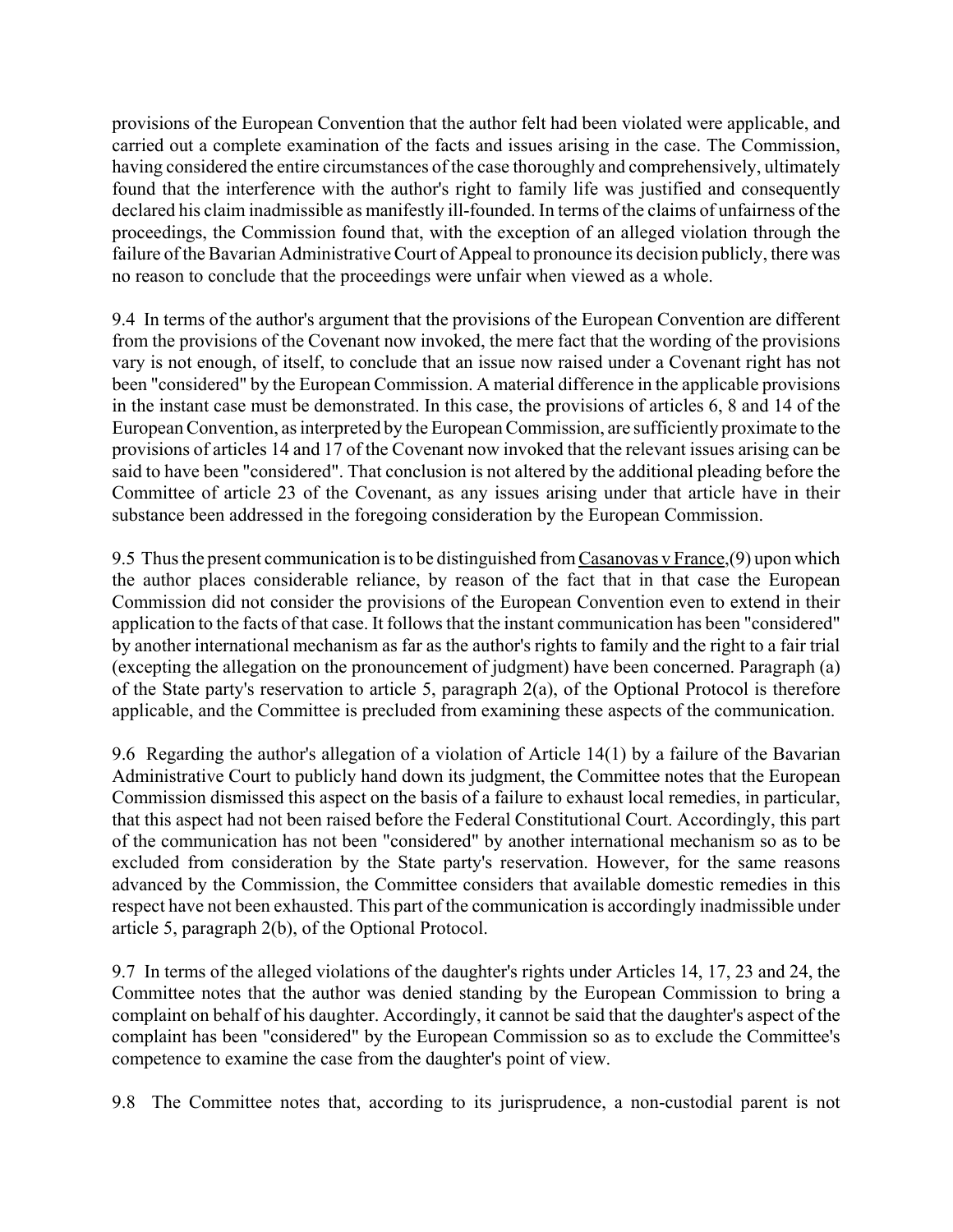necessarily excluded from possessing sufficient standing to bring a complaint on a child's behalf. In terms of the alleged violations of the daughter's rights under Articles 14, 17, 23 and 24, however, the Committee considers that neither the author's arguments nor the material provided substantiate, for the purposes of admissibility, the adverse effects upon the daughter said to constitute violations of those articles. The Committee would observe in this connection that, despite the daughter having achieved the age of 15 years at the point of the author's last correspondence, there is no indication that the daughter supports any inference that her rights have been violated. Accordingly, the Committee considers this aspect of the communication inadmissible under Article 2 of the Optional Protocol.

9.9 In the light of the Committee's foregoing conclusions, the Committee need not address the various remaining arguments on admissibility presented by the author and responded to by the State party.

10. The Committee therefore decides:

 $\mathcal{L}_\text{max}$ 

- a) that the communication is inadmissible;
- b) that this decision shall be communicated to the State party and to the author.

[Adopted in English, French and Spanish, the English text being the original version. Subsequently to be translated also in Arabic, Chinese and Russian as part of the Committee's annual report to the General Assembly.]

# Notes

- 1. Communication No 441/1990, declared admissible on 7 July 1993 (CCPR/C/48/D/441/1990).
- 2. Communication No 520/1992, declared inadmissible on 7 April 1994 (CCPR/C/50/D/520/1994).
- 3. Communication No 516/1992, declared admissible on 22 July 1994 (CCPR/C/51/D/516/1992).
- 4. Communication No 397/1990, declared inadmissible on 22 July 1992 (CCPR/C/45/D/397/1990).
- 5. Communication No 568/1993, declared inadmissible on 8 April 1994 (CCPR/C/50/D/568/1993).

<sup>\*</sup> The following members of the Committee participated in the examination of the present communication: Mr. Nisuke Ando, Mr. Prafullachandra Natwarlal Bhagwati, Ms. Christine Chanet, Lord Colville, Ms. Elizabeth Evatt, Mr. Louis Henkin, Mr. David Kretzmer, Mr. Rajsoomer Lallah, Mr. Martin Scheinin, Mr. Hipólito Solari Yrigoyen, Mr. Roman Wieruszewski and Mr. Maxwell Yalden. Under rule 85 of the Committee's rules of procedure, Mr. Eckart Klein did not participate in the examination of the case.